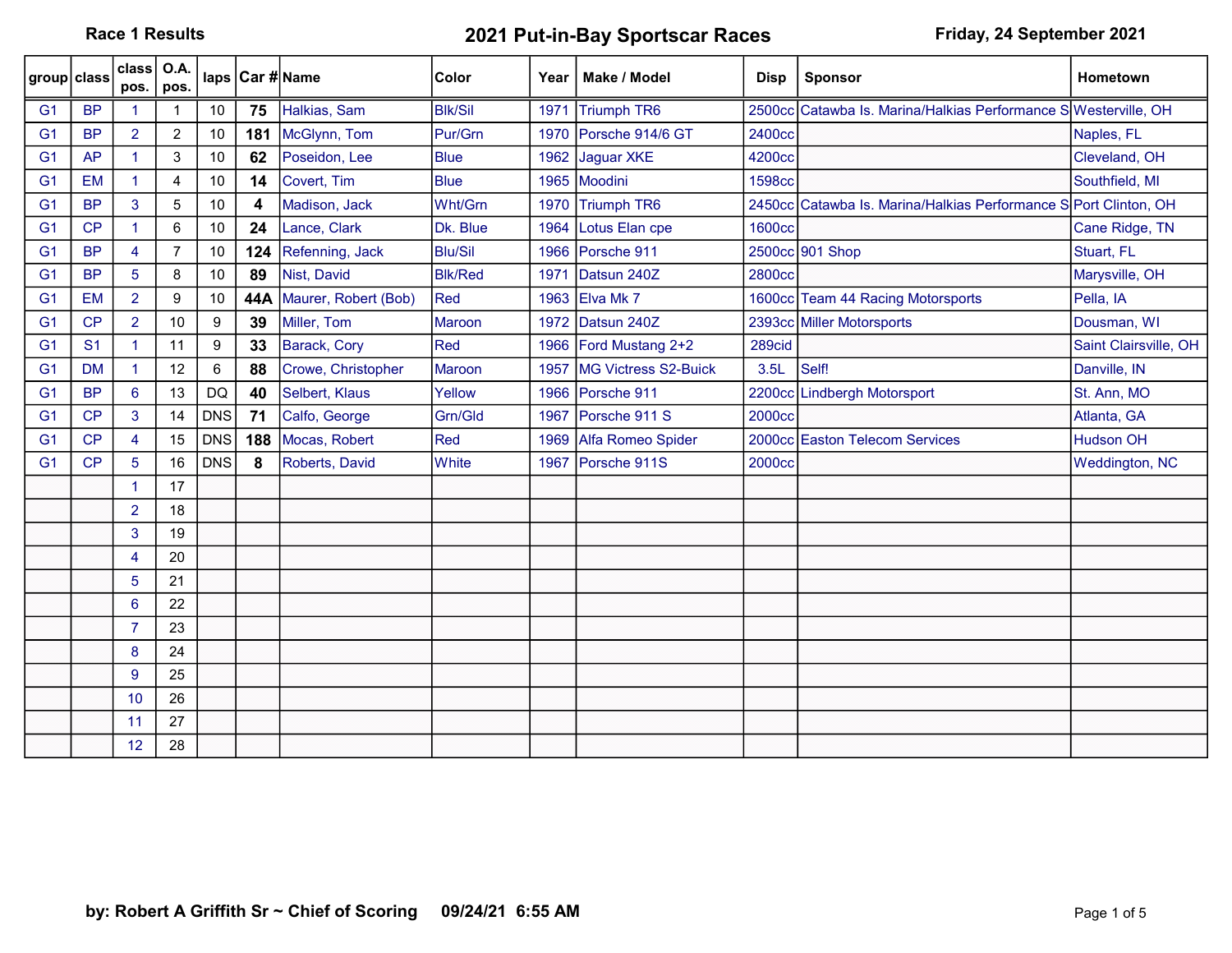Race 1 Results **2021 Put-in-Bay Sportscar Races** Friday, 24 September 2021

| group class    |                | class  <br>pos.      | <b>O.A.</b><br>pos. |            |             | laps   Car # Name                | Color          | Year | Make / Model              | <b>Disp</b>        | <b>Sponsor</b>                                               | <b>Hometown</b>       |
|----------------|----------------|----------------------|---------------------|------------|-------------|----------------------------------|----------------|------|---------------------------|--------------------|--------------------------------------------------------------|-----------------------|
| G <sub>2</sub> | EP             | 1                    |                     | 10         | 97          | Vapaa, Stefan                    | Yellow         | 1968 | Saab Sonett V4/rdstr      | <b>1500cc</b>      |                                                              | Wilmington, DE        |
| G <sub>2</sub> | <b>S3</b>      | $\mathbf{1}$         | $\overline{c}$      | 10         | 11          | Limber, Greg                     | Lt. Green      | 1971 | <b>VW Beetle</b>          |                    | 1600cc Arbor Inn. Farmers insurance, Spectro Oils Elyria, OH |                       |
| G <sub>2</sub> | <b>DP</b>      | $\mathbf{1}$         | 3                   | 10         | 601         | <b>Gurolnick, Rick</b>           | Ivory          | 1960 | Porsche 356 Rdstr         | 1600cc             |                                                              | Hawthorn Woods, IL    |
| G <sub>2</sub> | <b>S2</b>      | $\mathbf{1}$         | 4                   | 10         | 22          | Petrone, John                    | White          | 1967 | Volvo 122S                |                    | 1800cc The Arbor Inn at Put-in-Bay                           | Willowick, OH         |
| G <sub>2</sub> | EP             | $\overline{2}$       | 5                   | 10         | 96          | School, David                    | Yellow         | 1972 | <b>Saab Sonett</b>        | <b>1698cc</b>      |                                                              | Malone, WI            |
| G <sub>2</sub> | <b>DP</b>      | $\overline{2}$       | 6                   | $10$       | 68          | Warner, Thomas                   | Yellow         | 1959 | Porsche 356A cpe          |                    | 1620cc World Resource Solutions Corp.                        | Delaware, OH          |
| G <sub>2</sub> | EP             | 3                    | 7                   | 10         | 7           | School, Mark                     | White          | 1971 | <b>Saab Sonett</b>        | <b>1698cc</b>      |                                                              | Appleton, WI          |
| G <sub>2</sub> | EP             | 4                    | 8                   | 10         | 824         | Sukey, Jason                     | <b>White</b>   | 1971 | <b>Triumph GT6</b>        |                    | 1998cc JS Performance Motoring, LLC                          | Amherst, OH           |
| G <sub>2</sub> | <b>S3</b>      | $\overline{2}$       | 9                   | 10         | 27          | Roberts, Pete                    | Red            | 1966 | <b>Ford Cortina GT/TC</b> | 1558cc ME          |                                                              | Reynoldsburg, OH      |
| G <sub>2</sub> | EP             | 5                    | 10                  | 10         | 197         | Lynch, Brian                     | Orange         | 1974 | <b>Saab Sonett</b>        | 1700cc             |                                                              | <b>Warrenville IL</b> |
| G <sub>2</sub> | S <sub>3</sub> | 3                    | 11                  | 9          | 67          | Reall, Jack                      | Red/Gray       | 1964 | Morris Cooper S/GT5       |                    | 1310cc Reall Racing                                          | Sunbury, OH           |
| G <sub>2</sub> | X(CP)          | $\blacktriangleleft$ | 12                  | 9          | 48          | Selbert, Klaus'                  | Yellow         | 1968 | Porsche 911               | 1991cc             |                                                              | St. Ann, MO           |
| G <sub>2</sub> | <b>FM</b>      | $\blacktriangleleft$ | 13                  | <b>DNS</b> | 69          | Ross, Malcolm                    | <b>Blu/Yel</b> | 1957 | Lotus Eleven              | 1100 <sub>cc</sub> |                                                              | Columbus, OH          |
| G <sub>2</sub> | <b>FM</b>      | $\overline{2}$       | 14                  | <b>DNS</b> | 6           | Morgan, Ray                      | Yel/Blue       |      | 1964 Merlyn Mk 6          |                    | 1294cc Vintage Motorcar Restorations                         | Jasper, GA            |
| G <sub>2</sub> | <b>DP</b>      | 3                    | 15                  | <b>DNS</b> | 144         | Dredge, Bill                     | Dk. Blue       | 1961 | Austin Healey 3000        | 3000cc             |                                                              | Mequon, WI            |
| G <sub>2</sub> | EP             | 6                    | 16                  | <b>DNS</b> | $\mathbf 2$ | Stanford, John                   | Silver         | 1965 | <b>Turner Mk III</b>      | 1498cc             |                                                              | Leo. IN               |
| G <sub>2</sub> | <b>FM</b>      | 3                    | 17                  | <b>DNS</b> | 36          | Wilson, Paul                     | White          | 1957 | <b>Elva Mark II</b>       | 1220cc             |                                                              | Fairfield, VA         |
| G <sub>2</sub> | <b>S2</b>      | $\overline{2}$       | 18                  | <b>DNS</b> | 31          | Coffin, Robert                   | <b>Blue</b>    | 1973 | Mazda RX3                 |                    | 1300R Tristram's Garage                                      | Dobson, NC            |
| G <sub>2</sub> | S <sub>3</sub> | $\overline{4}$       | 19                  | <b>DNS</b> | 44          | Nist, Ron                        | Red            |      | 1964 Mini Cooper S/GT5    |                    | 1071cc Pigg Brothers Garage                                  | Delaware, OH          |
|                |                | -1                   | 20                  |            |             |                                  |                |      |                           |                    |                                                              |                       |
|                |                | $\overline{2}$       | 21                  |            |             |                                  |                |      |                           |                    |                                                              |                       |
|                |                | 3                    | 22                  |            |             |                                  |                |      |                           |                    |                                                              |                       |
|                |                | 4                    | 23                  |            |             |                                  |                |      |                           |                    |                                                              |                       |
|                |                | 5                    | 24                  |            |             |                                  |                |      |                           |                    |                                                              |                       |
|                |                | 6                    | 25                  |            |             |                                  |                |      |                           |                    |                                                              |                       |
|                |                | $\overline{7}$       | 26                  |            |             |                                  |                |      |                           |                    |                                                              |                       |
|                |                | 8                    | 27                  |            |             |                                  |                |      |                           |                    |                                                              |                       |
|                |                | 9                    | 28                  |            |             | Car 48 is entered but not scored |                |      |                           |                    |                                                              |                       |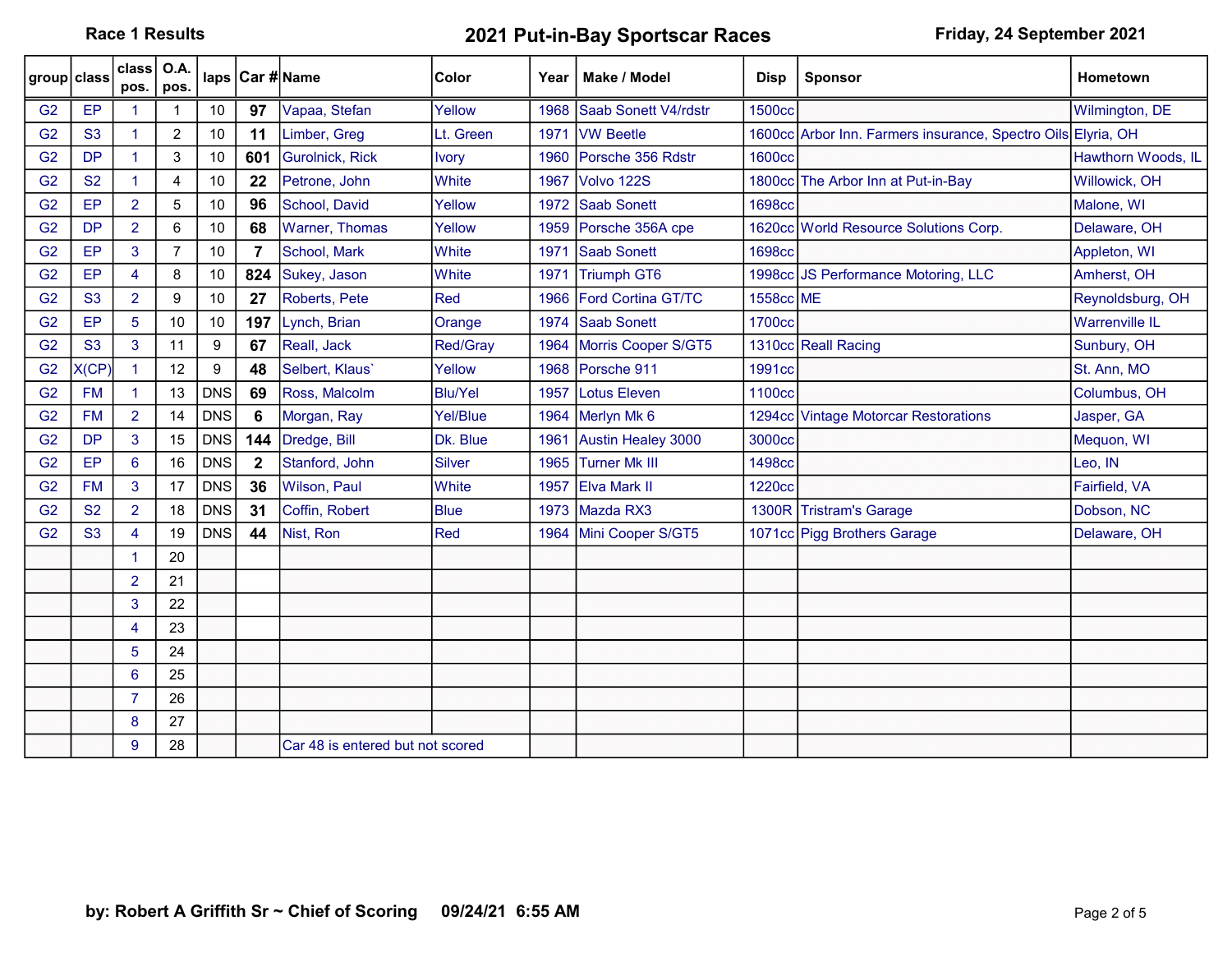Race 1 Results **2021 Put-in-Bay Sportscar Races** Friday, 24 September 2021

| group class    |           | class<br>pos.        | O.A.<br>pos.   |              |           | laps   Car # Name      | Color          | Year | Make / Model                | <b>Disp</b>    | <b>Sponsor</b>                   | <b>Hometown</b>     |
|----------------|-----------|----------------------|----------------|--------------|-----------|------------------------|----------------|------|-----------------------------|----------------|----------------------------------|---------------------|
| G <sub>3</sub> | <b>FP</b> | -1                   |                | 10           | 10        | Henry, Sean            | Green          |      | 1973 Triumph Spitfire       | <b>1500cc</b>  |                                  | Marysville, OH      |
| G <sub>3</sub> | <b>GM</b> | $\blacktriangleleft$ | $\overline{c}$ | 10           | 283       | Byrnes, Kurt           | Black          | 1951 | <b>MG TD 1350</b>           | 1350cc         |                                  | Pittsburgh, PA      |
| G <sub>3</sub> | <b>GM</b> | $\overline{2}$       | 3              | 10           | 118       | Lekanka, Mark          | Red            | 1952 | <b>MGTD</b>                 | 1460cc         |                                  | Put in Bay, OH      |
| G <sub>3</sub> | <b>GM</b> | 3                    | 4              | 10           | 776       | Ford, Manley           | <b>Blue</b>    | 1952 | <b>MG TD</b>                | <b>1500cc</b>  |                                  | Middleville, MI     |
| G <sub>3</sub> | <b>FP</b> | $\overline{2}$       | 5              | 10           | 151       | Kansa, Robert          | Yellow         |      | 1960   AH Sebring Sprite    | 1275cc various |                                  | Akron, OH           |
| G <sub>3</sub> | <b>S4</b> | $\mathbf{1}$         | 6              | 10           | 997       | McConnell, Randy       | Grn/Wht        | 1962 | <b>AUSTIN Cooper</b>        |                | 1275cc S&M MINIS                 | Lakewood, CO        |
| G <sub>3</sub> | <b>GM</b> | $\overline{4}$       | $\overline{7}$ | $10\,$       | 148       | Gibson, David          | Alloy/Red      | 1958 | <b>VAY Special</b>          |                | 1275cc Prestige Worldwide FB LLC | Fredericksburg, VA  |
| G <sub>3</sub> | <b>FP</b> | 3                    | 8              | 10           | 81        | Sukey, Marty           | <b>White</b>   | 1964 | <b>Triumph Spitfire</b>     |                | 1296cc Team Sukey Triumphs       | Grafton, OH         |
| G <sub>3</sub> | <b>FP</b> | $\overline{4}$       | 9              | 10           | 77        | Vogel, Jim             | Red            | 1966 | MG Midget                   |                | 1275cc Deb Vogel                 | Tallmadge, OH       |
| G <sub>3</sub> | <b>FP</b> | 5                    | 10             | 10           | 344       | Pettenski, Nik         | White          | 1959 | <b>AH Sprite</b>            | 1275cc         |                                  | Put in Bay, OH      |
| G <sub>3</sub> | FP/2      | $\blacktriangleleft$ | 11             | 9            | 98        | Polimeni, Ronald       | Green          | 1959 | Volvo PV-544                |                | 1800cc Odyssey House             | Capon Bridge, WV    |
| G <sub>3</sub> | <b>FP</b> | 6                    | 12             | 8            | 64        | Sopher, Terry          | Red/Sil        | 1964 | <b>Triumph Spitfire</b>     | <b>1296cc</b>  |                                  | Jacksonville, Fl    |
| G <sub>3</sub> | <b>FP</b> | $\overline{7}$       | 13             | 8            | 94        | Goodwin, Carl          | <b>Blue</b>    | 1962 | <b>Austin Healey Sprite</b> | 1275cc         |                                  | Novelty, OH         |
| G <sub>3</sub> | FP/2      | $\overline{2}$       | 14             | 8            | 153       | Babb, Brad             | Yellow         | 1966 | Sunbeam Alpine              |                | 1725cc M&B Motorsports           | Whitehouse, OH      |
| G <sub>3</sub> | <b>FP</b> | 8                    | 15             | 8            | 26        | Smith, Larry           | <b>Blue</b>    | 1962 | <b>MG Midget</b>            |                | 1275cc Blue Tarp Racing          | Richmond, VA        |
| G <sub>3</sub> | FP/2      | 3                    | 16             | 8            | 38        | Oesterle, Dale         | Yellow         |      | 1962 Triumph Spitfire       | 1450cc         |                                  | Powell, OH          |
| G <sub>3</sub> | <b>S4</b> | $\overline{2}$       | 17             | $\mathbf{1}$ | 191       | Thomas, Will           | <b>Maroon</b>  | 1965 | <b>Austin Mini Cooper</b>   |                | 1275cc GMT Racing                | New Fairfield, CT   |
| G <sub>3</sub> | <b>FP</b> | 9                    | 18             | <b>DNS</b>   | 53        | Smith, David           | Red            | 1959 | <b>Austin Healey Sprite</b> |                | 1275cc Small bore racing         | Carlisle, PA        |
| G <sub>3</sub> | <b>FP</b> | 10                   | 19             | <b>DNS</b>   | 54        | <b>Tirkala, Ferenc</b> | White          | 1971 | <b>Triumph Spitfire</b>     | <b>1296cc</b>  |                                  | Covington, KY       |
| G <sub>3</sub> | FP/2      | $\overline{4}$       | 20             | <b>DNS</b>   | 02        | Reichert, Michael      | <b>White</b>   | 1972 | Fiat 124 Spider             | <b>1600cc</b>  |                                  | Put in Bay, OH      |
| G <sub>3</sub> | FP/2      | $5\phantom{.0}$      | 21             | <b>DNS</b>   | 70        | Anderson, David        | White          | 1963 | <b>Sunbeam Alpine</b>       | 1767cc         |                                  | Rochester Hills, MI |
| G <sub>3</sub> | FP/2      | $6^{\circ}$          | 22             | <b>DNS</b>   | 284       | Schnabel, J. Richard   | White          | 1961 | MG A, Mark II               |                | 1622cc Purple Patch Motorsports  | Waynesville, NC     |
| G <sub>3</sub> | FP/2      | $\overline{7}$       | 23             | <b>DNS</b>   | 194       | Shafer, Craig          | Green          | 1959 | <b>IMGA</b>                 | 1600cc none    |                                  | Somerset, PA        |
| G <sub>3</sub> | <b>S4</b> | 3                    | 24             | <b>DNS</b>   | <b>8X</b> | Christ, Thomas         | <b>Blu/Yel</b> | 1964 | <b>Austin Mini Clubman</b>  | 1275cc         |                                  | Columbus, OH        |
|                |           |                      | 25             |              |           |                        |                |      |                             |                |                                  |                     |
|                |           | $\overline{2}$       | 26             |              |           |                        |                |      |                             |                |                                  |                     |
|                |           | 3                    | 27             |              |           |                        |                |      |                             |                |                                  |                     |
|                |           | 4                    | 28             |              |           |                        |                |      |                             |                |                                  |                     |
|                |           | 5                    | 28             |              |           |                        |                |      |                             |                |                                  |                     |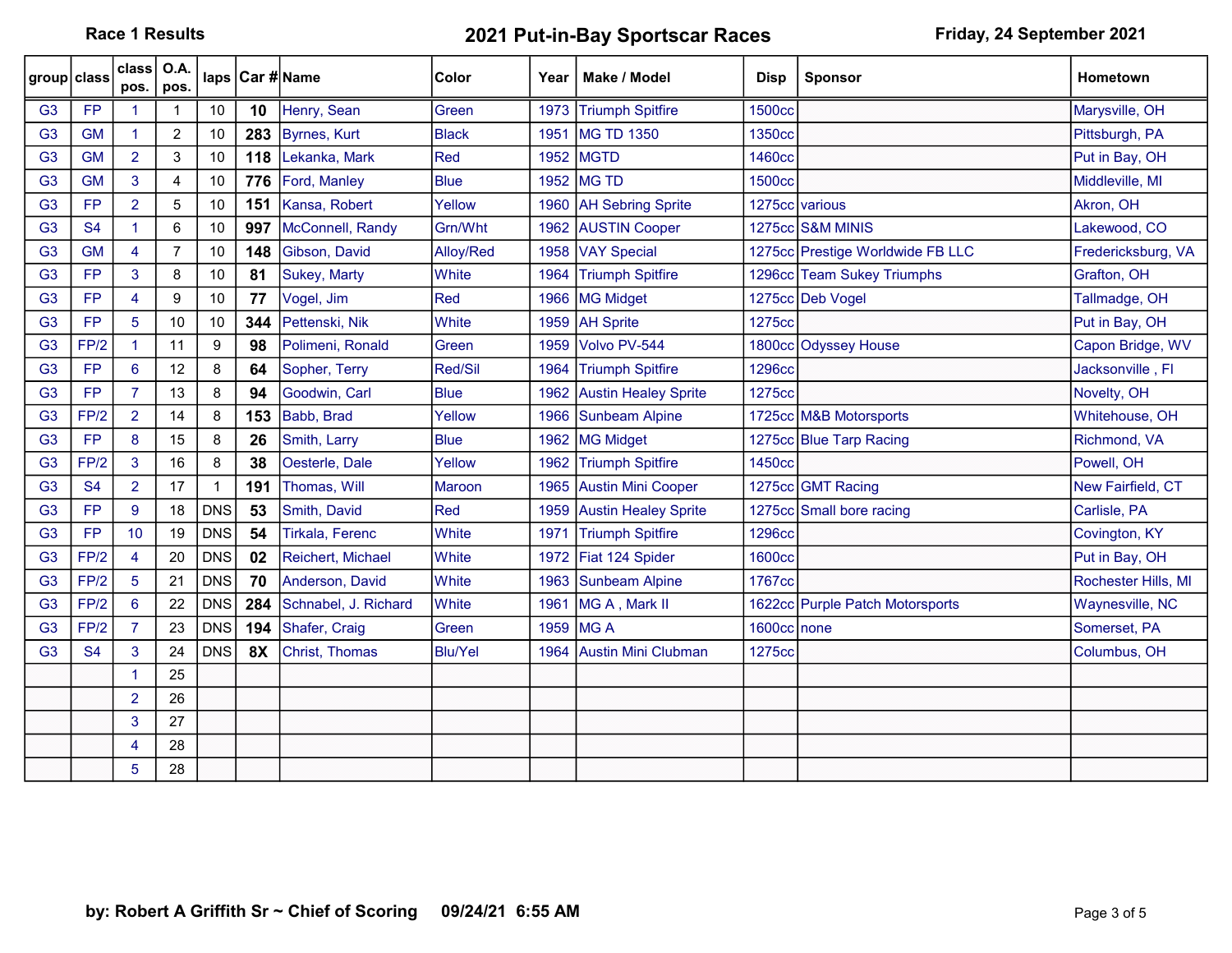Race 1 Results **2021 Put-in-Bay Sportscar Races** Friday, 24 September 2021

| group class    |           | class <br>pos.       | <b>O.A.</b><br>pos. |                  |     | laps   Car # Name   | Color        | Year | Make / Model                | <b>Disp</b>  | <b>Sponsor</b>                                       | Hometown                    |
|----------------|-----------|----------------------|---------------------|------------------|-----|---------------------|--------------|------|-----------------------------|--------------|------------------------------------------------------|-----------------------------|
| G <sub>4</sub> | <b>HP</b> |                      |                     | 10               | 61  | Petkovic, Joseph    | White        | 1961 | <b>Austin Healey Sprite</b> | <b>948cc</b> |                                                      | <b>Highland Heights, OH</b> |
| G <sub>4</sub> | <b>HP</b> | $\overline{2}$       | $\overline{2}$      | 10               | 9   | Kelly, Don          | <b>Blue</b>  | 1961 | Austin Healey Sprite Mk I   | <b>948cc</b> |                                                      | Rapid City, MI              |
| G <sub>4</sub> | <b>GP</b> | $\blacktriangleleft$ | 3                   | 10               | 17  | Besst, Scott        | Yel/Blk      |      | 1959 Morgan 4/4             |              | 1368cc Malvernlane Vintage                           | New Orleans, La             |
| G <sub>4</sub> | <b>GP</b> | $\overline{2}$       | 4                   | 9                | 73  | Besst, James        | Grn/Gld      | 1958 | Morgan 4/4                  | 1340cc       |                                                      | Grove City, OH              |
| G <sub>4</sub> | <b>HM</b> | $\blacktriangleleft$ | 5                   | $\boldsymbol{9}$ | 675 | Clemens, Kevin      | Red          | 1956 | Jabro 750                   | <b>750cc</b> | <b>HMOD</b>                                          | Warwick, RI                 |
| G <sub>4</sub> | <b>S5</b> | $\mathbf{1}$         | 6                   | $\boldsymbol{9}$ | 60  | Payne, Ken'         | Green        | 1960 | Saab 93                     | <b>850cc</b> | TOM COX/Vintage SAAB Racing Group                    | Simpsonville, SC            |
| G <sub>4</sub> | <b>S5</b> | $\overline{2}$       | 7                   | 9                | 93  | Winker, Tim         | <b>Black</b> | 1960 | Saab 93F                    | <b>850cc</b> | Vintage Ice And Gravel Rallye Racing AssoSaginaw, MN |                             |
| G <sub>4</sub> | <b>HM</b> | $\overline{2}$       | 8                   | $\boldsymbol{9}$ | 91  | Campbell, Richard   | Red          | 1959 | Voigt/Crosley               | <b>750cc</b> |                                                      | Larchmont, NY               |
| G <sub>4</sub> | <b>HM</b> | $\mathbf{3}$         | 9                   | <b>DNS</b>       | 57  | Vapaa, Stefan'      | White        | 1959 | Saab Quantum Two            | <b>750cc</b> |                                                      | Wilmington, DE              |
| G <sub>4</sub> | HM        | $\overline{4}$       | 10                  | <b>DNS</b>       | 99  | Marquardt, Kurt     | Wht/Grn      | 1957 | <b>Jabro Saab</b>           | <b>850cc</b> |                                                      | South Bend, IN              |
| G <sub>4</sub> | <b>HP</b> | 3                    | 11                  | <b>DNS</b>       | 417 | Brown, Richard      | Red/Wht      |      | 1960 Austin Healey Sprite   | <b>998cc</b> |                                                      | Hampton Bays, NY            |
| G <sub>4</sub> | <b>S5</b> | 3                    | 12                  | <b>DNS</b>       | 251 | Christ Sr., Charles | Orange       |      | 1960 Saab 93F               | <b>850cc</b> | <b>Tomte Racing</b>                                  | Orwigsburg, PA              |
|                |           | $\blacktriangleleft$ | 13                  |                  |     |                     |              |      |                             |              |                                                      |                             |
|                |           | $\overline{2}$       | 14                  |                  |     |                     |              |      |                             |              |                                                      |                             |
|                |           | 3                    | 15                  |                  |     |                     |              |      |                             |              |                                                      |                             |
|                |           | $\overline{4}$       | 16                  |                  |     |                     |              |      |                             |              |                                                      |                             |
|                |           | 5                    | 17                  |                  |     |                     |              |      |                             |              |                                                      |                             |
|                |           | 6                    | 18                  |                  |     |                     |              |      |                             |              |                                                      |                             |
|                |           | $\overline{7}$       | 19                  |                  |     |                     |              |      |                             |              |                                                      |                             |
|                |           | 8                    | 20                  |                  |     |                     |              |      |                             |              |                                                      |                             |
|                |           | $\overline{9}$       | 21                  |                  |     |                     |              |      |                             |              |                                                      |                             |
|                |           | 10                   | 22                  |                  |     |                     |              |      |                             |              |                                                      |                             |
|                |           | 11                   | 23                  |                  |     |                     |              |      |                             |              |                                                      |                             |
|                |           | 12                   | 24                  |                  |     |                     |              |      |                             |              |                                                      |                             |
|                |           | 13                   | 25                  |                  |     |                     |              |      |                             |              |                                                      |                             |
|                |           | 14                   | 26                  |                  |     |                     |              |      |                             |              |                                                      |                             |
|                |           | 15                   | 27                  |                  |     |                     |              |      |                             |              |                                                      |                             |
|                |           | 16                   | 28                  |                  |     |                     |              |      |                             |              |                                                      |                             |